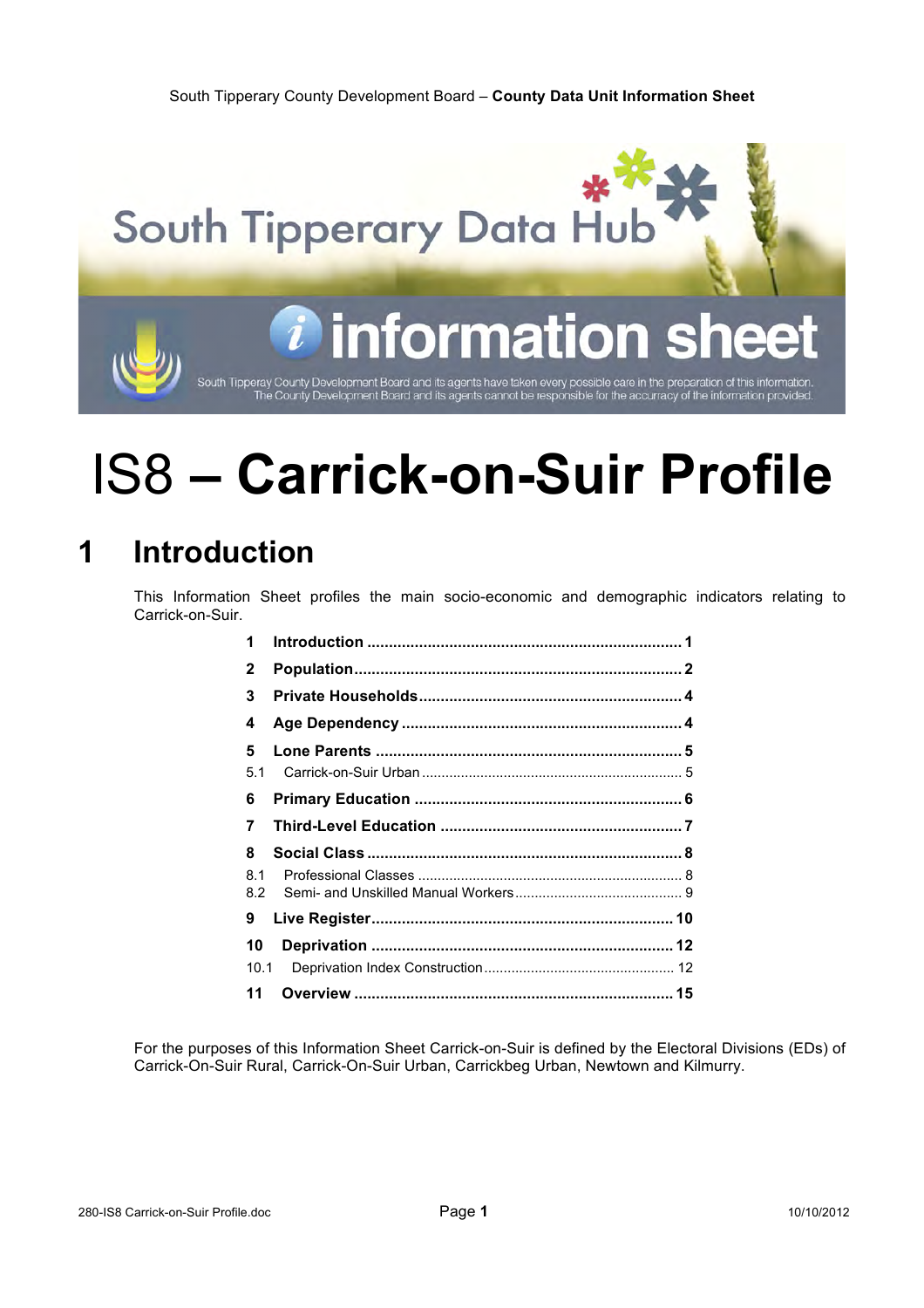

**Figure 1 – Carrick-on-Suir EDs in a County Context - Map**

#### *Note:*

*Electoral Divisions (EDs) are used to record population figures. EDs are the smallest legally defined administrative areas in the State for which Small Area Population Statistics (SAPS) are published from the Census.*

*The census figures are compiled by the Central Statistics Office (CSO) (www.cso.ie).*

*The main household census caters for up to six persons present in the household on Census Night. There were 30 questions in the 2011 census form to be answered in respect of each individual who was present in the household. In addition, there were 11 household questions that the householder was required to answer relating to the household's accommodation. The household form also sought limited information about persons who were temporarily away from the household on census night.*

## **2 Population**

Over the four-year inter-censal period between 2002 and 2006 the population of the State increased by 322,645 persons or 2 per cent per annum, which equates to an annual average total of 80,661, which is the highest on record. In South Tipperary, the population only increased by 4,100, or 1.3 per cent per annum.

In 1981, the ED's of Carrick-on-Suir Rural and Urban, Carrickbeg Urban, Newtown and Kilmurry had a combined total population of 6,688. This represented 8.7% of the population of the county. By 2006 the same ED's had a combined population of 7,054, representing 8.4% of the population of the county.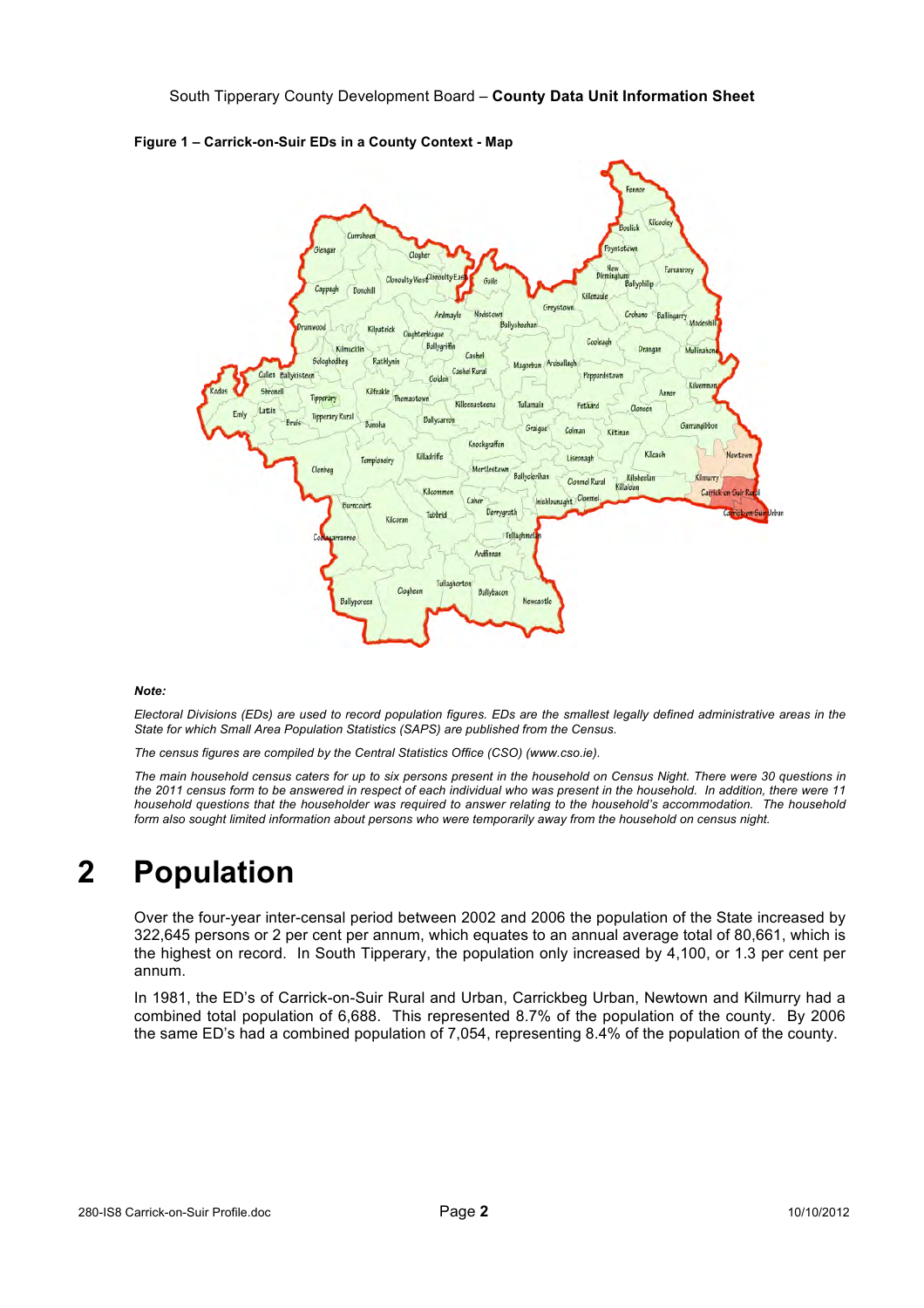| <b>ED</b><br><b>Ref</b> | <b>ED Name</b>            | 1981 - Total<br>population | 1986 - Total<br>population | 1991 - Total<br>population | 1996 - Total<br>population | 2002 - Total<br>population | 2006 - Total<br>population |
|-------------------------|---------------------------|----------------------------|----------------------------|----------------------------|----------------------------|----------------------------|----------------------------|
| 23083                   | Carrick-On-<br>Suir Urban | 4.375                      | 4,298                      | 4.128                      | 4,168                      | 4.313                      | 4,441                      |
| 23089                   | Carrick-On-<br>Suir Rural | 386                        | 392                        | 377                        | 403                        | 485                        | 498                        |
| 23091                   | Kilmurry                  | 376                        | 360                        | 324                        | 345                        | 321                        | 318                        |
| 23092                   | Newtown                   | 360                        | 376                        | 330                        | 324                        | 374                        | 382                        |
| 23082                   | Carrigbeg<br>Urban        | 1.191                      | 1,055                      | 1,015                      | 1,004                      | 1,229                      | 1,415                      |
|                         | Total                     | 6,688                      | 6,481                      | 6,174                      | 6,244                      | 6,722                      | 7,054                      |
|                         | County                    | 76,277                     | 77,097                     | 74,918                     | 75,514                     | 79,121                     | 83,221                     |

**Figure 2 – Total Population 1991-2006 (CSO)**

During the intercensal period 2002-2006 the population of South Tipperary increased by 5.2%, whilst that of Carrick-on-Suir Urban increased by 3.0% and Carrick-on-Suir Rural increased by 2.7%.



**Figure 3 – Population Change 1981-2006 (CSO)**

Both Carrick-on-Suir Rural and Carrickbeg EDs returned relatively large percentage increases in population between 1996 and 2002.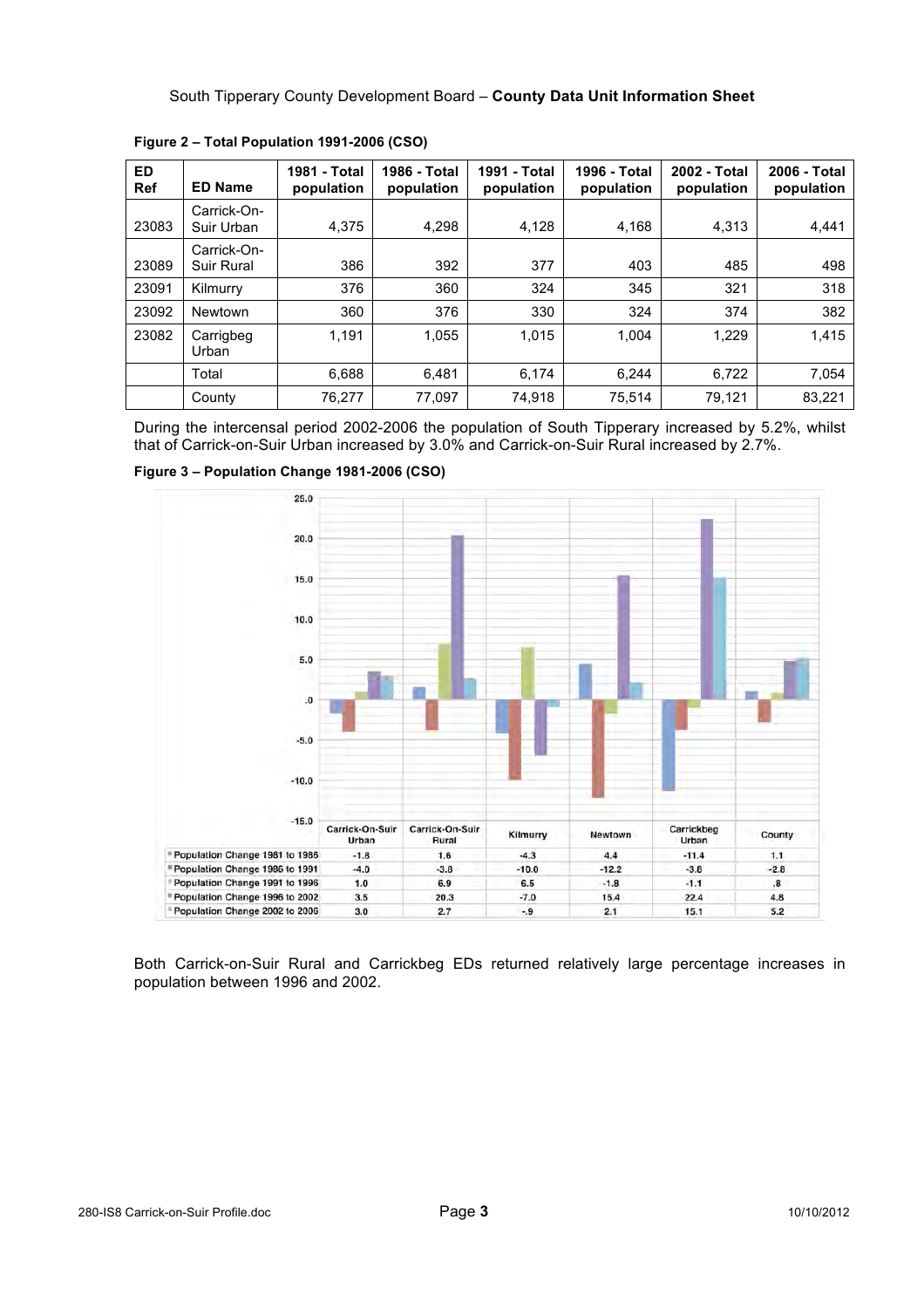## **3 Private Households**

#### **Figure 4 – Permanent Private Households (CSO)**



# **4 Age Dependency**

Age Dependency describes a key characteristic of the population of any given ED, and measures the proportion of population under 15 years of age or over 64, expressed as part of the total population. The importance of this factor being that it provides a reference measure for the economically productive proportion of the population relative to the old or young, who are unproductive.

There has been a continuous decline in the age dependency rate throughout Ireland over the past years, from 38.1% in 1991 to 31.4% in 2006. A similar decline applies to Tipperary South (40.3% to 33.9%). But the 2006 age dependency rate for Tipperary South remains slightly above the national average, consistent with it being a comparatively rural county.

| ED.<br><b>Ref</b> | <b>ED Name</b>           | 1991 - Age<br>dependency ratio | 1996 - Age<br>dependency ratio | 2002 - Age<br>dependency ratio | 2006 - Age<br>dependency ratio |
|-------------------|--------------------------|--------------------------------|--------------------------------|--------------------------------|--------------------------------|
| 23083             | Carrick-On-Suir<br>Urban | 38.0                           | 36.3                           | 34.5                           | 32.4                           |
| 23089             | Carrick-On-Suir<br>Rural | 37.9                           | 35.5                           | 35.1                           | 35.3                           |
| 23091             | Kilmurry                 | 40.4                           | 38.3                           | 35.2                           | 32.7                           |
| 23092             | Newtown                  | 43.3                           | 37.7                           | 34.8                           | 32.5                           |
| 23082             | Carrickbeg<br>Urban      | 39.1                           | 37.0                           | 35.7                           | 37.8                           |
|                   | County                   | 40.3                           | 37.4                           | 34.6                           | 33.9                           |

**Figure 5 – Age Dependency Ratio 1996-2006 (Pobal-Haase)**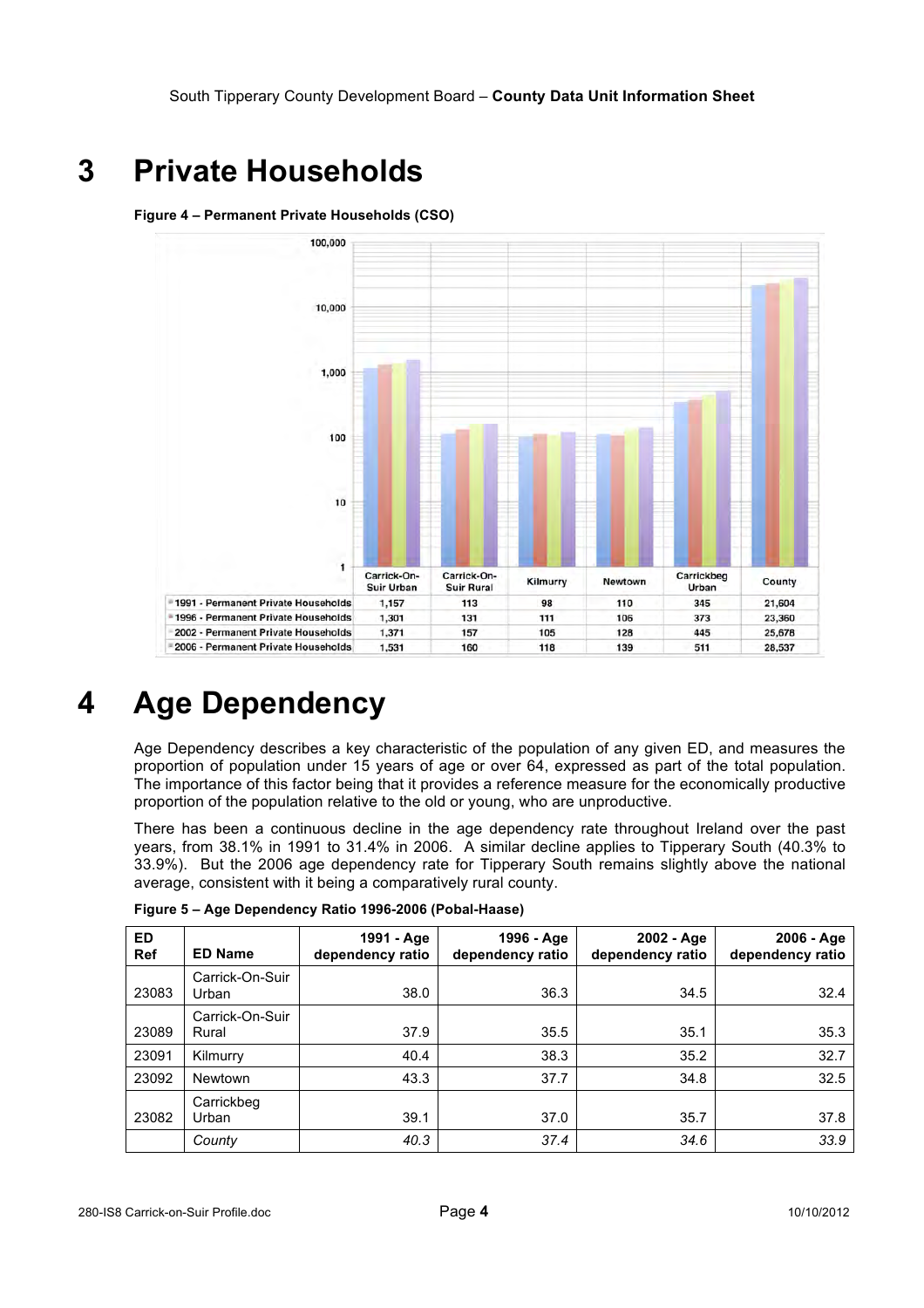Within Tipperary South, there exists the typical urban-rural differential, with age dependency being lowest in Clonmel Urban (31.9%), and higher in all of its rural areas.

In 2006 Carrick-on-Suir Rural indicated an Age Dependency ratio that was some 1.4 above that of the county, whilst Carrick-on-Suir Urban was 1.5 points below that of the county.

#### **5 Lone Parents**

The proportion of lone parents, expressed as a proportion of all households with dependent children, in Ireland has exactly doubled over the period 1991-2006, growing from 10.7% in 1991 to 21.3% nationally in 2006.



**Figure 6 – Lone Parents Ratio (CSO)**

There are marked differences between urban and rural areas, with Tipperary South having a rate of 22.2% in 2006. This is slightly above the national average.

Reflecting the urban-rural dichotomy within the county, Tipperary East Urban (48.8%), Clonmel West Urban (38.7%), Cashel Urban (37.7%), Carrick-on-Suir Urban (37.5%), and Fethard (35.5%) have all rates that are very high by national comparison. In contrast, there are 28 EDs in Tipperary South, all of which are rural, where the rate is under 10 per cent.

#### **5.1 Carrick-on-Suir Urban**

The table above indicates a concentration of lone parents in Carrick-on-Suir Urban, compared to that found in the county.

The rate of increase of the proportion of lone parents in Carrick-on-Suir Urban exceeds that of the Tipperary South over the period 1991-2006 by 83%.

Following extensive research into the linkages between lone parents families and disadvantage, the Combat Poverty Agency<sup>1</sup> concluded that: -

> *'Lone parents are more likely than any other social group to be living in poverty. Data from the EU Survey on Income and Living Conditions (EU-SILC), conducted by the Central Statistics Office, shows that in 2009, 16.6% of lone parents were living in consistent poverty, compared to 5.5% of the population as a whole.*

l

*<sup>1</sup> Combat Poverty Agency Social Inclusion Division Strategic Plan 2009-2011 http://www.cpa.ie/povertyinireland/oneparentfamilies.htm*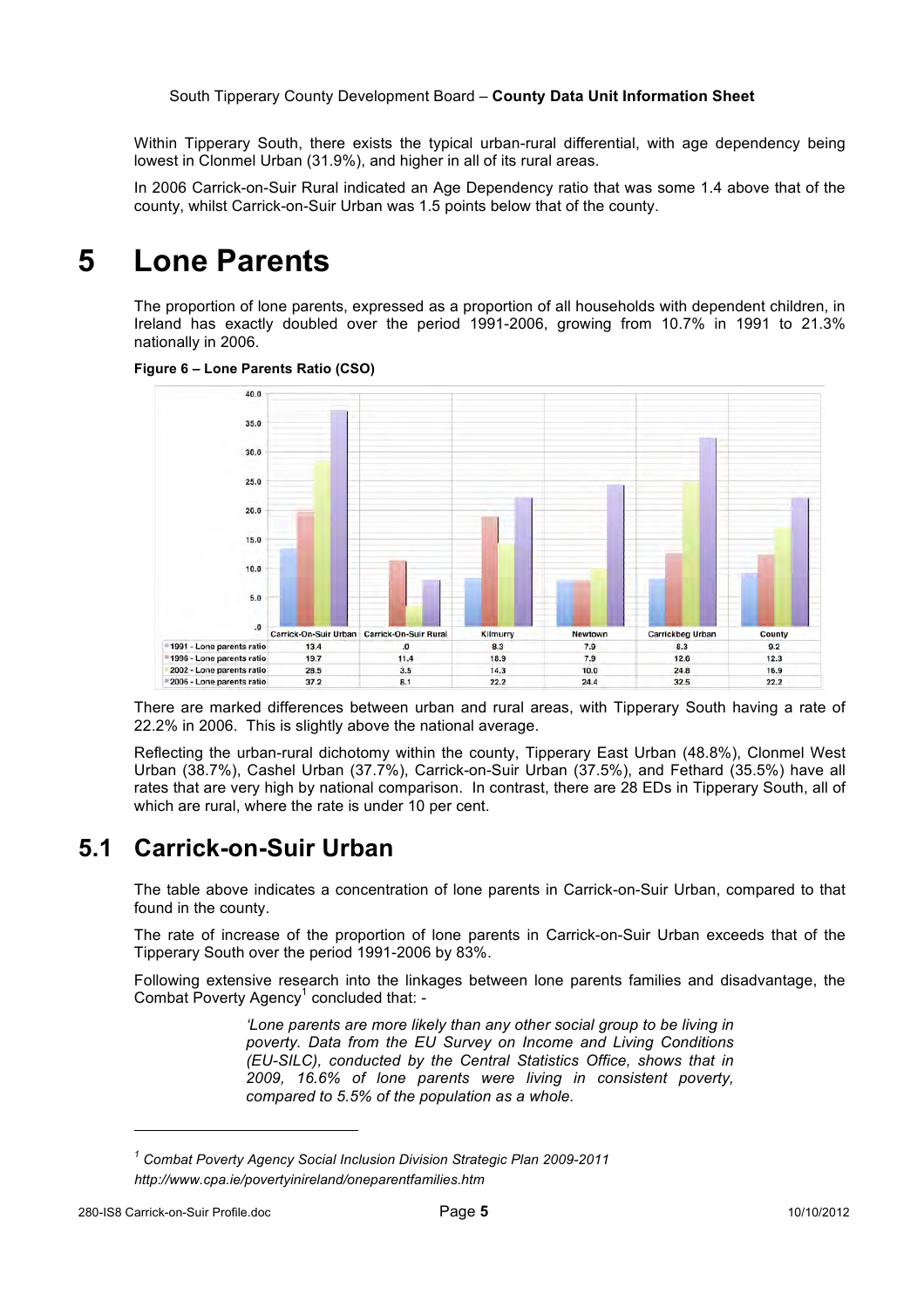*Among the reasons why lone parents are more likely to be poor are: -*

*Lower levels of educational attainment: 47% of lone parents under 35 have Junior Certificate Level education only;*

*The 'poverty trap', which makes it financially difficult to move from welfare to work;*

*Low-paid employment: lone parents who work are more likely to be in low-paid jobs, partly as a result of lack of qualifications and partly because of the difficulty in accessing affordable childcare.*

*Housing: approximately 38% of people on local authority housing lists are lone parents. In 2005, according to the Department of Environment, Heritage and Local Government's Assessment of Housing Need, 16,795 lone parents were on the housing list. Difficulty in accessing secure and well-paid employment means that many lone parents are unable to afford to buy a home and many may not qualify for affordable housing schemes, leaving them reliant on local authority housing.'*

**Figure 7 – Lone Parents – Carrick-on-Suir Urban (CSO)**



## **6 Primary Education**

The Pobal-Haase Profile of Tipperary South reports that *'there has been a continuous improvement in the level of education amongst adults over the past 15 years throughout Ireland. In 1991, 36.7% of the adult population had primary education only. This dropped to half that level (18.9%) in 2006, thus indicating a strong cohort effect. The rate for Tipperary South has fallen from 37.0% in 1991 to 20.2% in 2006. This is a reduction of 16.8 percentage points (compared to -17.8 percentage point nationally), and represents a similar level and rate of change as those applying for Ireland as a whole.'*

The table below shows that the rate for Carrick-on-Suir Urban has fallen from 43.6% in 1991 to 24.9% in 2006. This is a reduction of 18.7 percentage points (compared to -17.8 percentage point nationally), and also represents a greater rate of change compared to the county at 16.8 percentage points.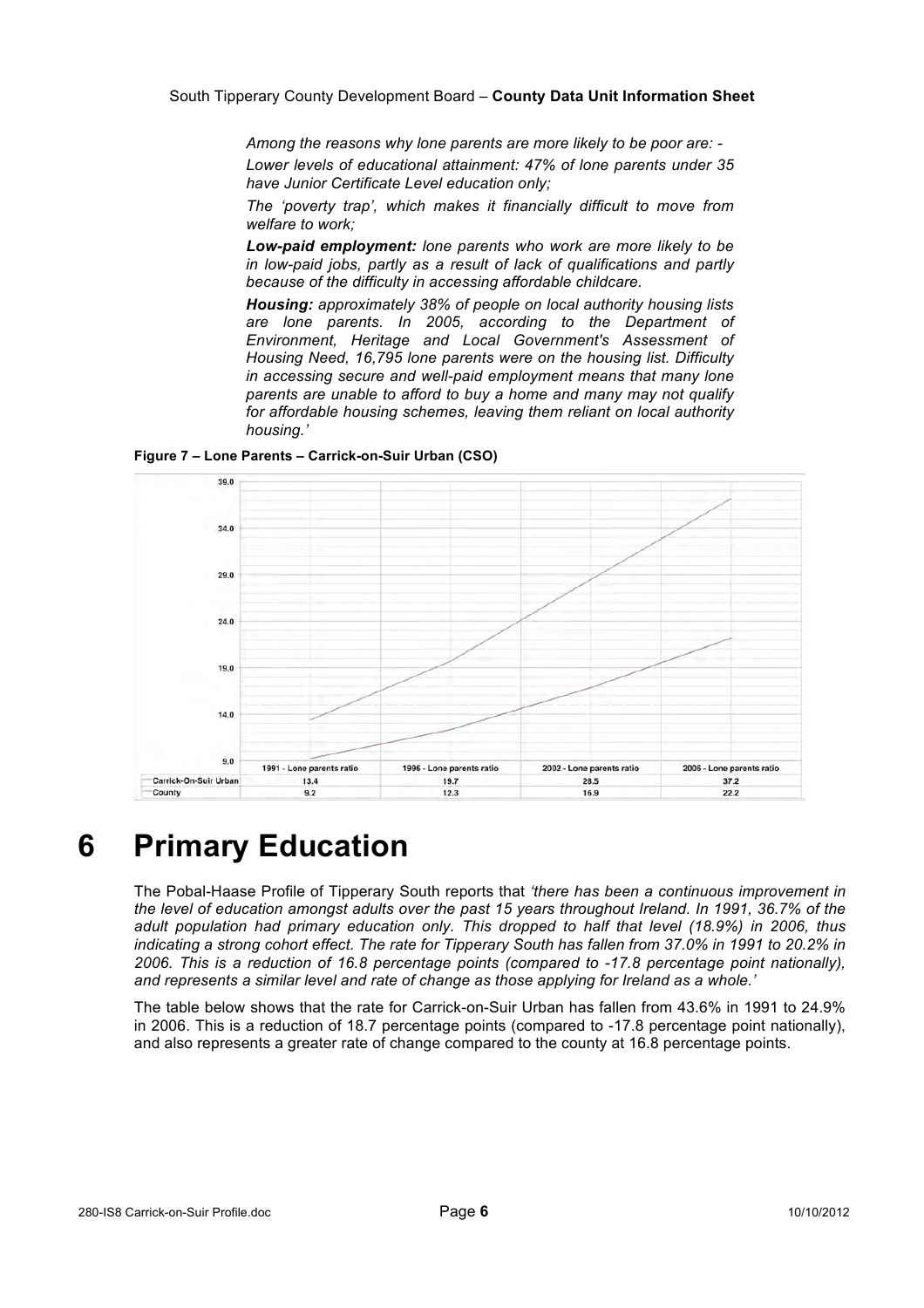

**Figure 8 – Primary Education Attainment Only (Pobal-Haase)**

## **7 Third-Level Education**

In 1991, 13.0% of the national adult population had completed third level education. This grew to 30.5% in 2006. The proportion of Tipperary South's population with third level education has grown from 10.4% to 21.8%. This is well below that which has occurred nationally (11.4% compared to 17.4%).

At ED level, and again mirroring the situation with regard to the higher incidences of low levels of education, there is a relatively low proportion of the population with third level education in Carrick-on-Suir Urban (13.1%). Within the county only Farranrory (8.3%) falls below the 10 per cent level.

**Figure 9 – Third-Level Education Attainment (Pobal-Haase)**

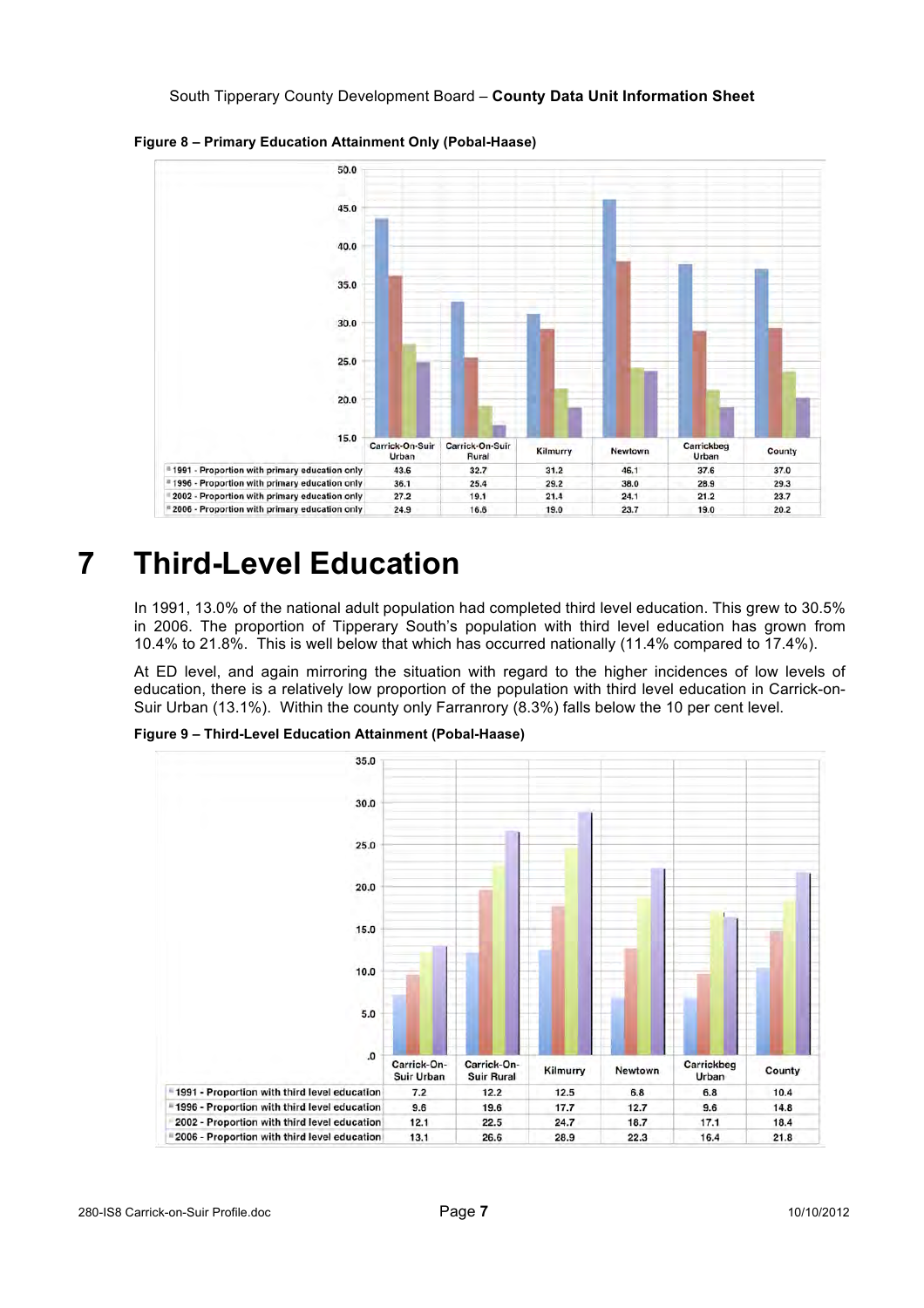## **8 Social Class**

The CSO Census of Population 2006 classified social class into seven streams based on occupation, thus: -

- Class 1 Professional Workers;
- □ Class 2 Managerial and Technical:
- Class 3 Non-Manual Workers;
- □ Class 4 Skilled Manual Workers;
- Class 5 Semi-Skilled Workers;
- Class 6 Unskilled Workers; *and*
- Class 7 All Others.

The changes in social class composition experienced throughout Ireland over the past years largely parallels those in educational achievement, with a gradual increase in the number of professionals and an even greater decline in the proportion of semi- and unskilled manual workers.

At the national level, the proportion of professionals in all classes rose from 25.2% in 1991 to 32.9% in 2006, whilst the proportion of the semi- and unskilled classes declined from 28.2% to 18.6% over the same period. In Tipperary South, the proportion in the professional classes (28.7%) and the proportion in the lower skilled professions (23.3%) indicate a class profile below the national average.

#### **8.1 Professional Classes**





Differences in the social class composition within the county reflect those of educational attainment, with Clonmel No 1 Rural having the highest composition (35.6% professionals, 19.2% semi- and unskilled manual classes), and Carrick-on-Suir Urban having the lowest. The proportion of higher and lower professionals in Carrick-on-Suir Urban has continued to decline over the period 1991-2006.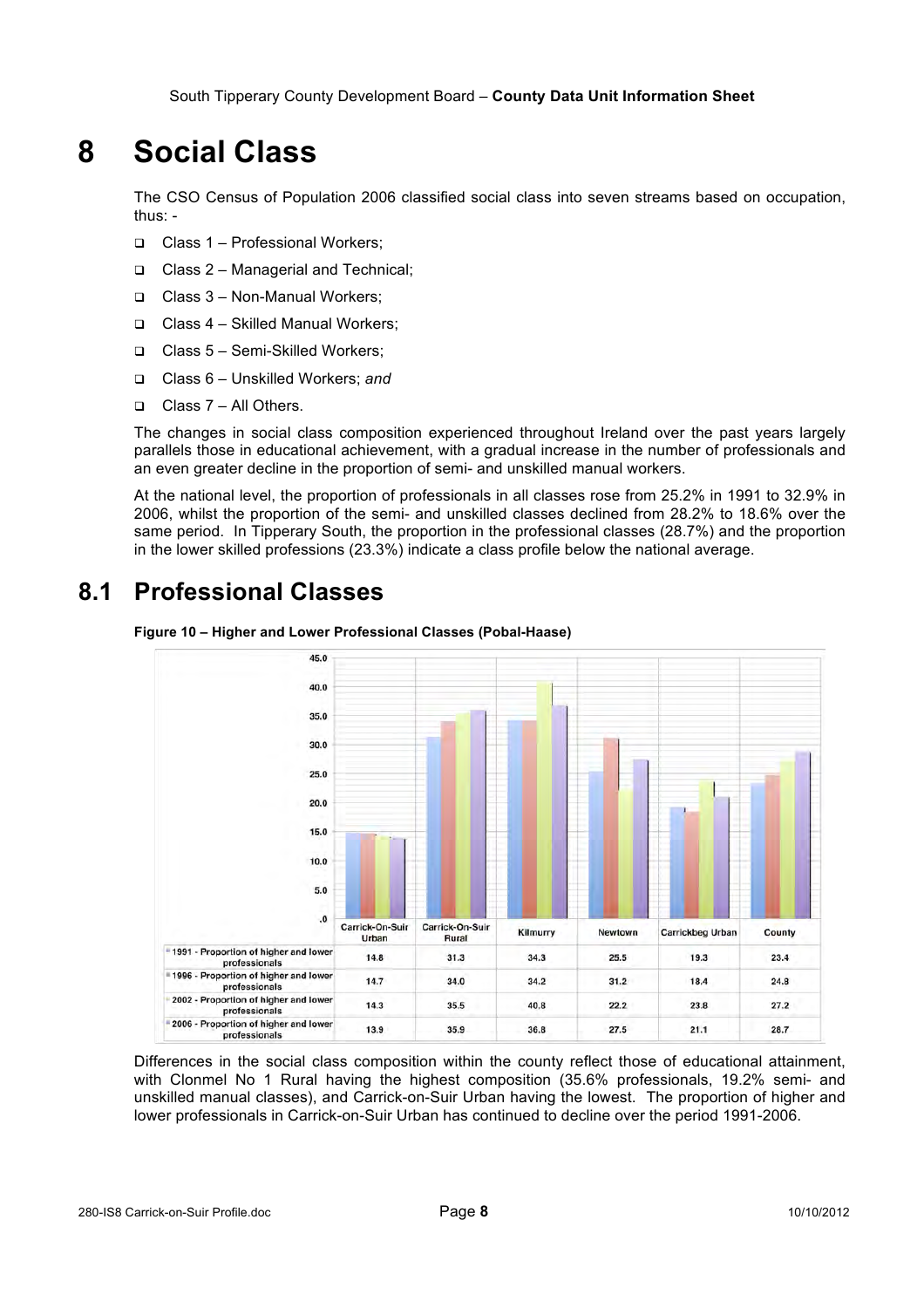

**Figure 11 – Carrick-on-Suir Urban Professional Classes (Pobal-Haase)**

#### **8.2 Semi- and Unskilled Manual Workers**

The participation rate in higher education in Ireland has consistently increased over the last number of decades. However, it is not evenly spread across the socio-economic groups.

Children of higher professionals, employers, managers, lower professionals, skilled manual workers and farmers are more likely to go on to college than the children of non-manual, semi-skilled and unskilled manual workers, and agricultural workers.



**Figure 12 – Semi and Unskilled Manual Workers (Pobal-Haase)**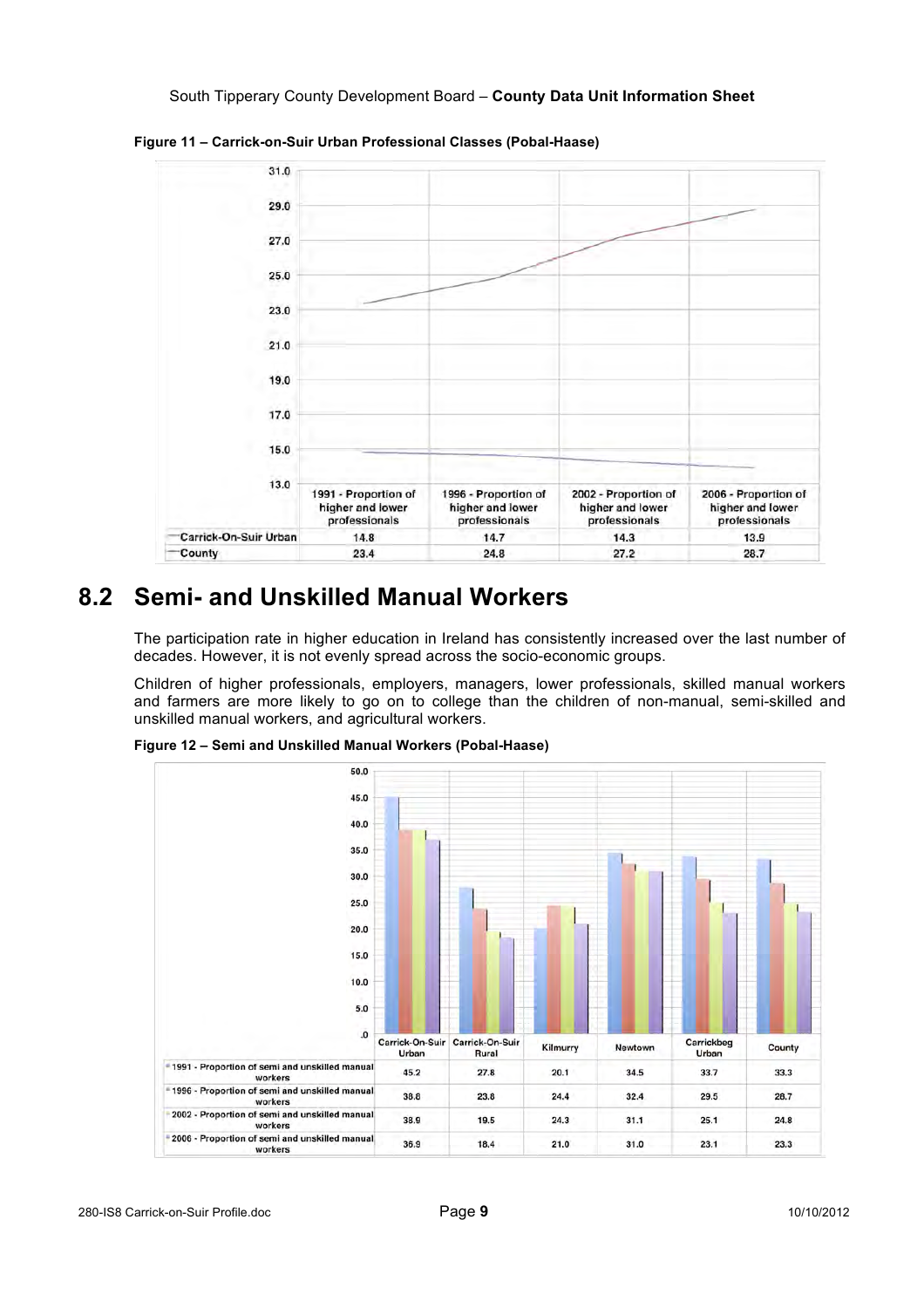From the above it can be seen that, although declining, the proportion of semi- and unskilled manual workers in Carrick-on-Suir remained consistently high during the period 1991-2006 relative to Tipperary South.



**Figure 13 – Carrick-on-Suir Semi-and Unskilled Workers (Pobal-Haase)**

## **9 Live Register**

The Live Register is not designed to measure unemployment. The Quarterly National Household Survey measures unemployment.

The Live Register Figures are obtained from returns made directly to the Central Statistics Office (CSO) by each of the local offices of the Department of Social Protection. In South Tipperary these offices are located in Cahir, Carrick-On-Suir, Cashel, Clonmel, and Tipperary.

The Live Register is a monthly release<sup>2</sup>, which comprises a count of all persons under 65 years of age who are: -

- Claiming Jobseekers Benefit (JB) excluding systematic short-time workers
- Claiming Jobseekers Allowance (JA) excluding smallholders/farm assists and self-employed persons
- Part-time workers (those who work up to 3 days a week), seasonal and casual workers entitled to Jobseekers Allowance or Benefit.
- Signing on for *'PRSI credits'* but receiving no payment.

The Live Register is compiled from administrative returns made to the CSO by the Department of Social Protection (DSP) for each social welfare office.

Data are presented by gender, claim type and age group (under and over 25 years of age). Data are seasonally adjusted, and an estimated Standardised Unemployment Rate (SUR) is also calculated for each month.

A secondary release provides a geographical breakdown of persons on the Live Register along with nationality figures.

l

*<sup>2</sup> The Live Register figures are published on the first Friday of every month at 11am, by the CSO.*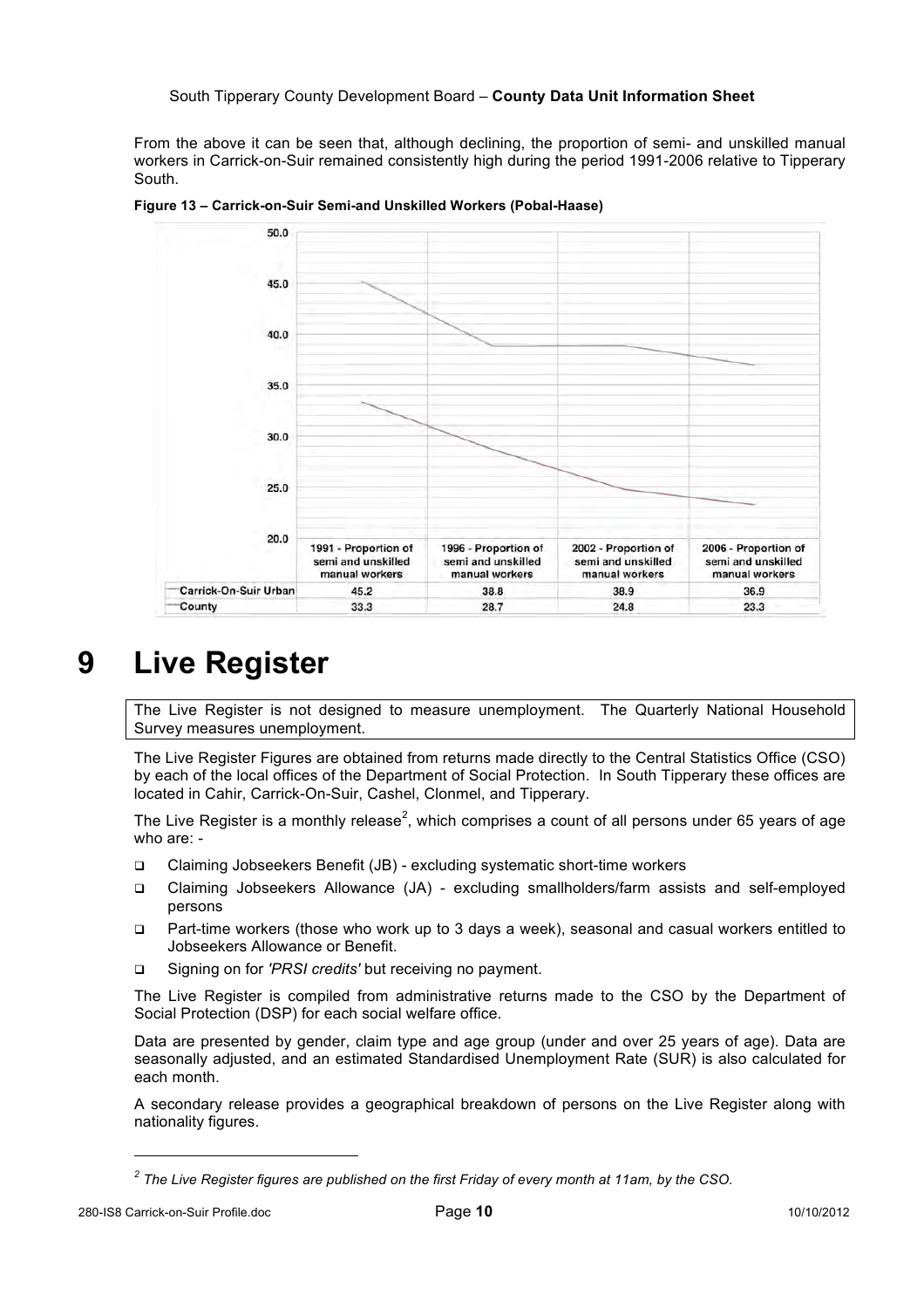The Live Register is used as a short-term indicator of labour market activity. In particular, while the number of persons on the Live Register is not the same as the number of people formally unemployed, the Live Register is taken as indicative of movements in the number of persons unemployed. The official unemployment figures, as provided by the Quarterly National Household Survey (QNHS), are not available until 10 weeks after the end of the reference quarter.



**Figure 14 – Carrick-on-Suir Live Register Figures (CSO)**

In line with the collapse of the Irish economy during the period 2008 to the present day, the profile of all categories of individuals on the Live Register presenting at the Carrick-on-Suir Social Welfare Office increased by 228% (February 2007 – 913 persons to February 2012 – 2,085 persons).

**Figure 15 – Live Register Profile Feb 2006 - Feb 2012 (CSO)**

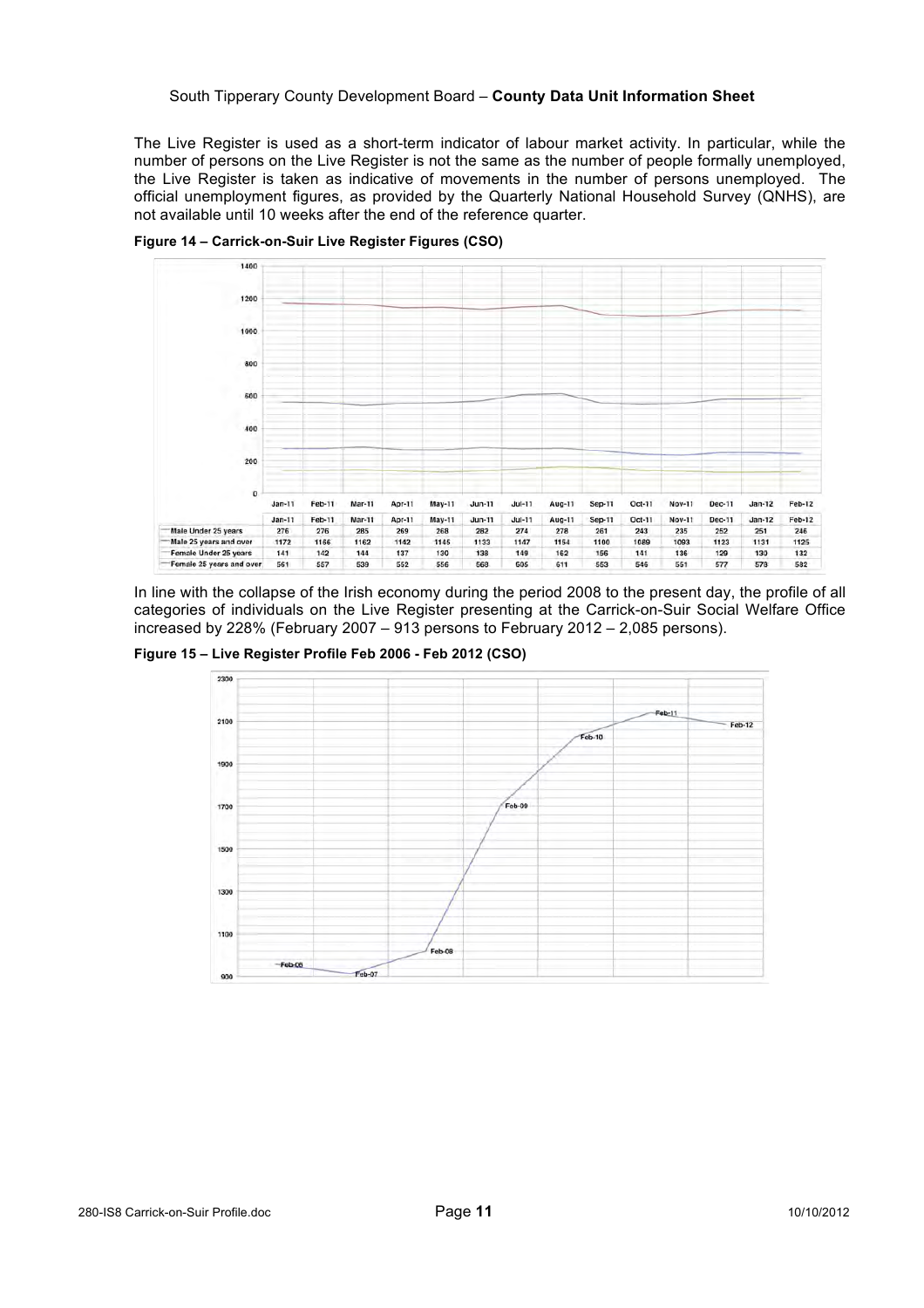#### **10 Deprivation**

The following section draws on the *'New Measures of Deprivation in the Republic of Ireland - An Inter-temporal and*  Spatial Analysis of data from the Census of Population, 1991, 1996, 2002 and 2006' - Trutz Haase and Jonathan Pratschke, February 2008.

#### **10.1 Deprivation Index Construction**

The Pobal Haase Deprivation Index is based on three dimensions of affluence/disadvantage: -

- Demographic Profile;
- Social Class Composition; *and*
- Labour Market Situation.

**Demographic Profile** is first and foremost a measure of rural affluence/deprivation.

Whilst long-term adverse labour market conditions tend to manifest themselves in urban areas in the form of unemployment blackspots, in rural areas, by contrast, the result is typically agricultural underemployment and/or emigration. Emigration from deprived rural areas is also, and increasingly, the result of a mismatch between education and skill levels, on the one hand, and available job opportunities, on the other. Emigration is socially selective, being concentrated amongst core working-age cohorts and those with further education, leaving the communities concerned with a disproportionate concentration of economically-dependent individuals as well as those with lower levels of education. Sustained emigration leads to an erosion of the local labour force, a decreased attractiveness for commercial and industrial investment and, ultimately, a decline in the availability of services.

*Demographic Profile* is measured by five indicators:

- 1. The percentage increase in population over the previous five years;
- 2. The percentage of population aged under 15 or over 64 years of age;
- 3. The percentage of population with a primary school education only;
- 4. The percentage of population with a third level education; *and*
- 5. The percentage of households with children aged under 15 years and headed by a single parent

**Social Class Composition** is of equal relevance to both urban and rural areas. Social class background has a considerable impact in many areas of life, including educational achievements, health, housing, crime and economic status.

Social class is relatively stable over time and constitutes a key factor in the inter-generational transmission of economic, cultural and social assets. Areas with a weak social class profile tend to have higher unemployment rates, are more vulnerable to the effects of economic restructuring and recession and are more likely to experience low pay, poor working conditions as well as poor housing and social environments.

*Social Class Composition* is measured by five indicators:

- 1. The percentage of population with a primary school education only;
- 2. The percentage of population with a third level education;
- 3. The percentage of households headed by professionals or managerial and technical employees, including farmers with 100 acres or more;
- 4. The percentage of households headed by semi-skilled or unskilled manual workers, including farmers with less than 30 acres;
- 5. The mean number of persons per room.

**Labour Market Situation** is predominantly, but not exclusively, an urban measure.

Unemployment and long-term unemployment remain the principal causes of disadvantage at national level and are responsible for the most concentrated forms of multiple disadvantage found in urban areas. I n addition to the economic hardship that results from the lack of paid employment, young people living in areas with particularly high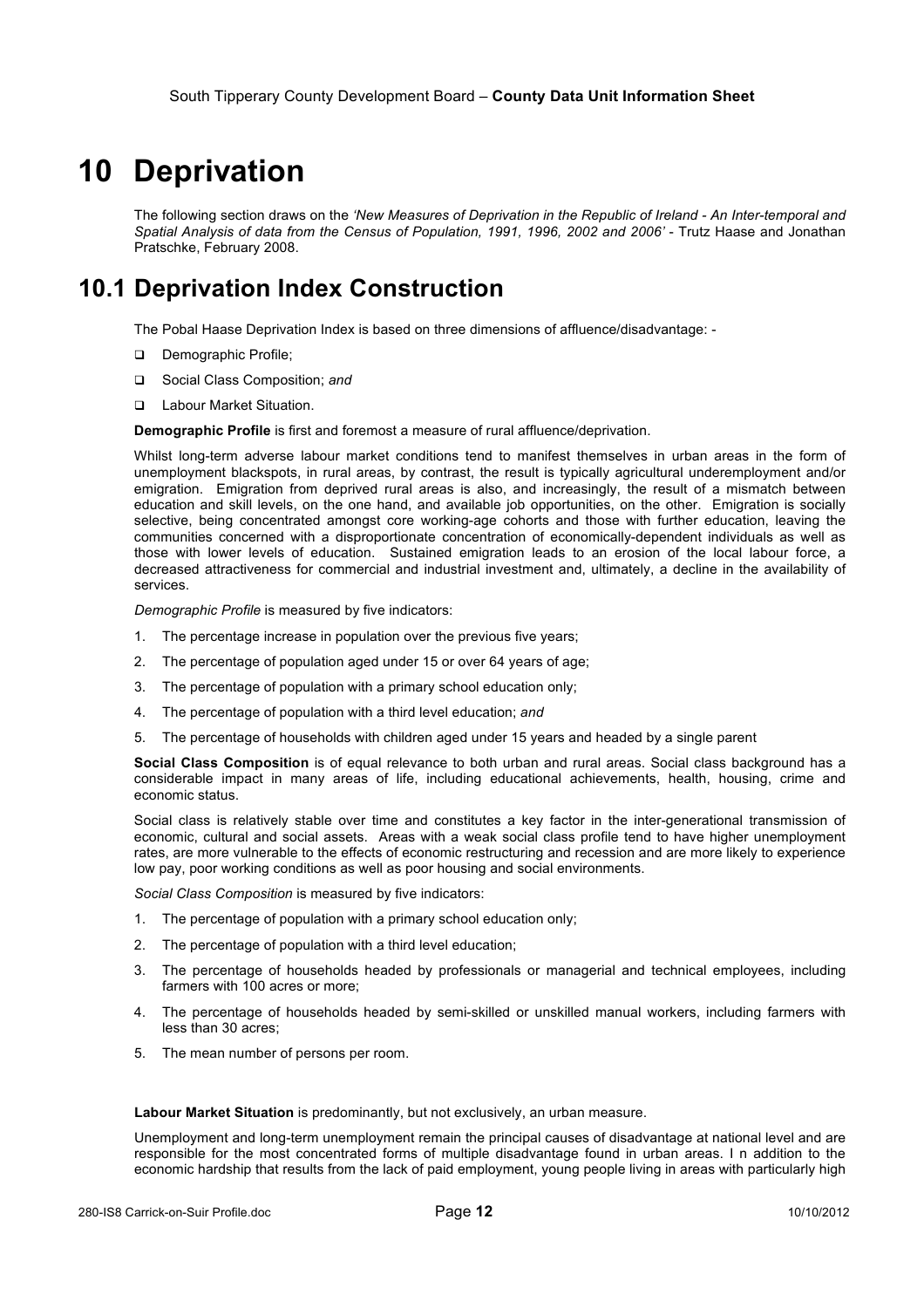#### South Tipperary County Development Board – **County Data Unit Information Sheet**

unemployment rates frequently lack positive role models. A further expression of social and economic hardship in urban unemployment blackspots is the large proportion of young families headed by a single parent.

*Labour Market Situation* is measured by four indicators:

- 1. The percentage of households headed by semi-skilled or unskilled manual workers, including farmers with less than 30 acres;
- 2. The percentage of households with children aged under 15 years and headed by a single parent;
- 3. The male unemployment rate;
- 4. The female unemployment rate

Each dimension is calculated in the same way for each census wave and then combined to form an Absolute Index Score and Relative Index Score.

The Absolute Index Scores have a mean of zero and a standard deviation of ten in 1991, with varying means and standard deviations in subsequent periods that reflect the underlying trends.

The Relative Index Score is identical to the absolute score in 1991, with the difference that the 1996, 2002 and 2006 scores are *'detrended'*. In other words, the overall average for each census wave is subtracted from the scores (which consequently have a mean of zero) in order to remove national trends from the index scores and to highlight differences in their relative values. In addition, the standard deviation is set to ten for each wave so that the Relative Index Scores provide a standardised measurement of relative affluence or deprivation in a given area at a specific point in time.

The Absolute Index Scores measure the actual affluence/deprivation of each area on a *single fixed scale* which, for 1991, has a mean of zero and standard deviation of ten. As the economy greatly improved over the fifteen years to 2006, the Absolute Index Scores for most EDs have increased significantly. Because affluence/deprivation is measured on a fixed scale, it is possible to use the Absolute Index Scores to evaluate this progress across successive waves of data.

However, if we are interested in targeting resources towards disadvantaged areas, the relative position of each area at a specific point in time is of greater importance. This is represented by the Relative Index Scores, which have been rescaled so as to have a mean of zero and standard deviation of ten *at each census wave*.

For planning purposes the appropriate deprivation measure to use is the 2006 Relative Index Score. It shows the position of any given ED relative to all other EDs in 2006.

The Relative Index Scores are rescaled to have a mean of zero and a standard deviation of ten at each census wave. This makes it more meaningful when putting descriptive labels on the values, as utilised in the Pobal-Haase maps for the Relative Index Scores. The labels used for each range of standard deviations are as follows: -

| <b>Relative Index</b><br><b>Score</b> | <b>Standard</b><br><b>Deviation</b> | Label                    | <b>Colour Scheme</b><br>in Maps | Number of<br><b>EDs in 2006</b> | Percentage<br>of EDs in<br>2006 |
|---------------------------------------|-------------------------------------|--------------------------|---------------------------------|---------------------------------|---------------------------------|
| Over 30                               | > 3                                 | Extremely affluent       | Dark blue                       | 0                               | 0.0                             |
| 20 to 30                              | $2$ to $3$                          | Very affluent            | Medium blue                     | 68                              | 2.0                             |
| 10 to 20                              | 1 to $2$                            | Affluent                 | Medium green                    | 372                             | 10.9                            |
| $0$ to 10                             | $0$ to 1                            | Marginally above average | Light green                     | 1393                            | 40.9                            |
| 0 to $-10$                            | $0$ to $-1$                         | Marginally below average | Light yellow                    | 1141                            | 33.5                            |
| $-10$ to $-20$                        | $-1$ to $-2$                        | Disadvantaged            | Medium yellow                   | 296                             | 8.7                             |
| $-20$ to $-30$                        | $-2$ to $-3$                        | Very disadvantaged       | Orange                          | 106                             | 3.1                             |
| Below -30                             | $\leq -3$                           | Extremely disadvantaged  | Red                             | 33                              | 1.0                             |

**Figure 16 - Distribution and Labels of Relative Index Scores, 2006**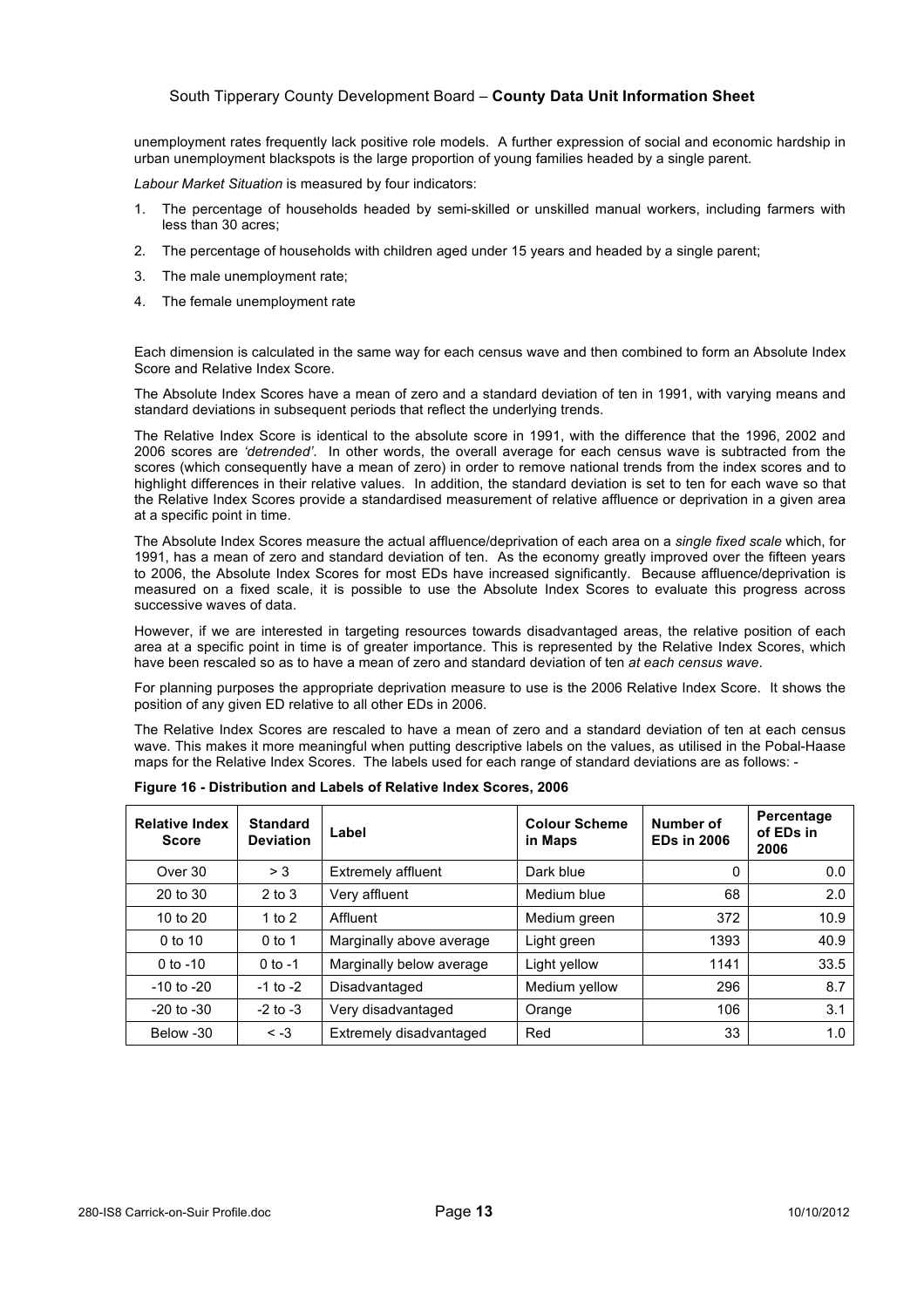| <b>ED Ref</b> | <b>ED Name</b>           | Relative<br>Score<br>Index<br>1991 | Relative<br>Score<br>Index<br>1996 | Relative<br>Score<br>Index<br>2002 | Relative<br>Score<br>Index<br>2006 | year Change<br>Index Score<br>Relative<br>$\frac{6}{7}$<br>Ξ. | Index<br>2002-<br>Relative<br>Score:<br>2006 | Index<br>Ranked<br>Relative<br>Score<br>1991 | Index<br>Ranked<br>Relative<br>Score<br>1996 | Index<br>Ranked<br>Relative<br>Score<br>2002 | Index<br>Ranked<br>Relative<br>Score<br>2006 |
|---------------|--------------------------|------------------------------------|------------------------------------|------------------------------------|------------------------------------|---------------------------------------------------------------|----------------------------------------------|----------------------------------------------|----------------------------------------------|----------------------------------------------|----------------------------------------------|
| 23083         | Carrick-On-Suir<br>Urban | $-12.7$                            | $-10.2$                            | $-11.8$                            | $-13.9$                            | $-1.2$                                                        | $-2.2$                                       | 95                                           | 93                                           | 94                                           | 92                                           |
| 23089         | Carrick-On-Suir<br>Rural | 8.7                                | 5.2                                | 8.1                                | 6.3                                | $-2.4$                                                        | $-1.9$                                       | 14                                           | 27                                           | 17                                           | 26                                           |
| 23091         | Kilmurry                 | 9.1                                | 3.3                                | 5.5                                | 3.4                                | $-5.7$                                                        | $-2.1$                                       | 10                                           | 39                                           | 32                                           | 39                                           |
| 23092         | Newtown                  | $-6.2$                             | $-4.9$                             | $-1.4$                             | $-5.0$                             | 1.2                                                           | $-3.6$                                       | 86                                           | 89                                           | 68                                           | 81                                           |
| 23082         | Carrickbeg Urban         | $-4.9$                             | $-2.9$                             | $-2.0$                             | $-6.8$                             | $-1.9$                                                        | $-4.9$                                       | 83                                           | 81                                           | 71                                           | 86                                           |
|               | County                   | .5                                 | 1.6                                | .6                                 | $-7$                               | $-1.2$                                                        | $-1.2$                                       | 1                                            | 1                                            | 1                                            |                                              |

**Figure 17 – Relative Deprivation Scores (Pobal-Haase)**



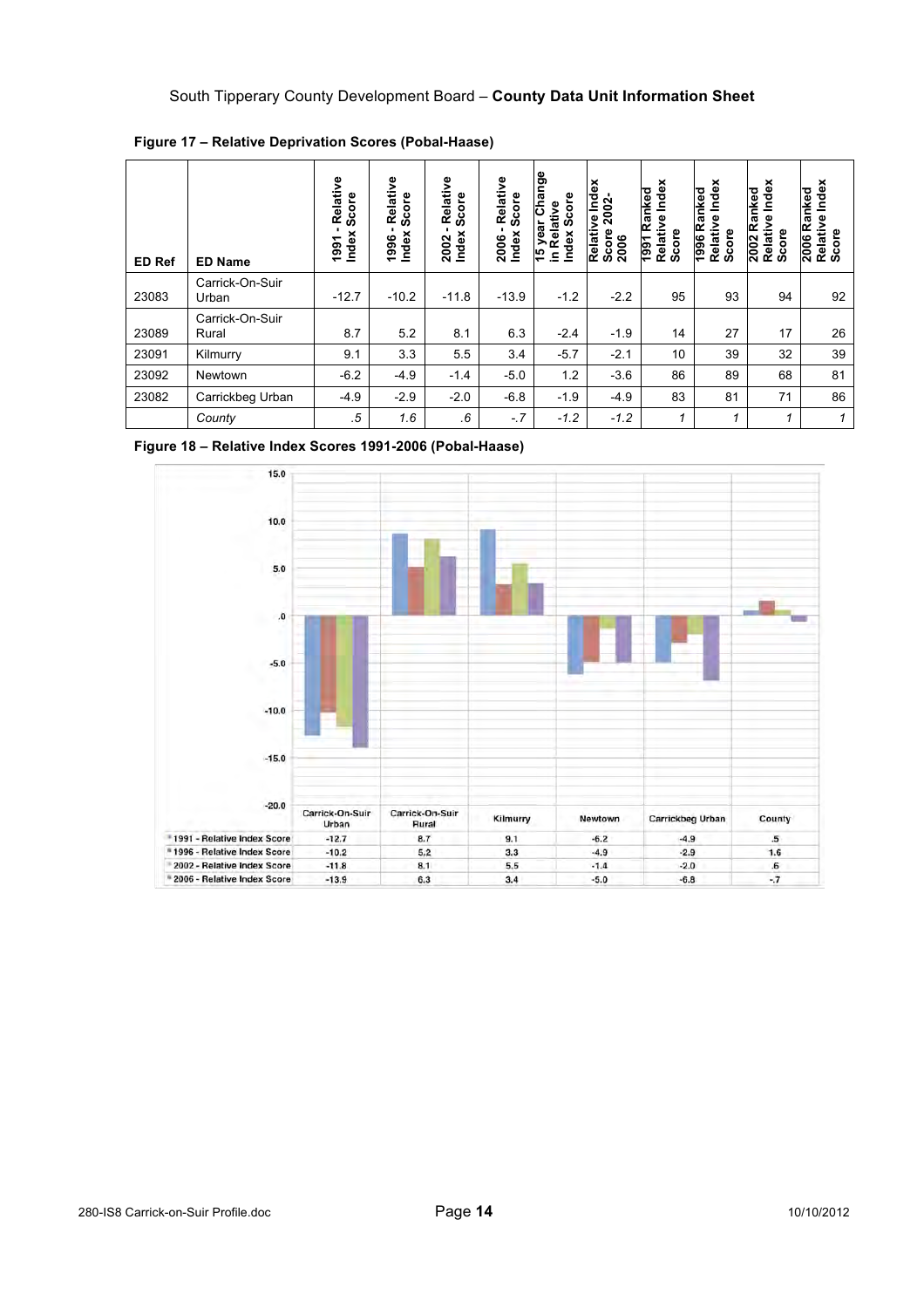## **11 Overview**

Te following section has been extracted from the Pobal Maps Website. The material on this website is the copyright of Pobal. All Material is provided on an *"AS IS"* basis only. Pobal cannot warrant that the Website or any Material provided will meet any of your needs or requirements or that it will be complete, error free, accurate or that it will be delivered without interruption, fault or error. Accordingly and to the maximum extent permitted by applicable law, we hereby disclaim all warranties and conditions, whether express, implied or statutory, regarding the Website and the Material, including, but not limited to, any warranty of satisfactory quality or fitness for a particular purpose and noninfringement of third party rights.

| Figure 19 - Carrick-on-Suir Overview (Pobal Maps) |  |
|---------------------------------------------------|--|
|---------------------------------------------------|--|

| <b>ED Name</b>                  | ≘<br>읎 | Population 2006 | Deprivation Score 2006 | 2006<br>Population Change | Age Dependency Ratio 2006 | 2006<br>Ratio:<br>Lone Parents | Primary<br>Proportion with<br>Education Only | Proportion with third level<br>education 2006 | Unemployment rate-Male 2006 | 2006<br>Unemployment rate-Female | rented<br>accommodation<br>Proportion LA | Accessibility Index 2006 |
|---------------------------------|--------|-----------------|------------------------|---------------------------|---------------------------|--------------------------------|----------------------------------------------|-----------------------------------------------|-----------------------------|----------------------------------|------------------------------------------|--------------------------|
| <b>Carrickbeg Rural</b>         | 25004  | 459             | 4.67                   | 2.00                      | 32.90                     | 8.33                           | 17.76                                        | 24.67                                         | 6.92                        | 4.40                             | 0.65                                     | 8                        |
| <b>Carrickbeg Urban</b>         | 23082  | 1,415           | $-6.85$                | 15.13                     | 37.81                     | 32.50                          | 18.98                                        | 16.42                                         | 18.75                       | 10.11                            | 14.09                                    | 8                        |
| <b>Carrick-On-Suir</b><br>Rural | 23089  | 498             | 6.26                   | 2.68                      | 35.34                     | 8.06                           | 16.61                                        | 26.65                                         | 3.55                        | 9.89                             | 0.63                                     | 8                        |
| Carrick-On-Suir<br>Urban        | 23083  | 4,441           | $-13.93$               | 2.97                      | 32.40                     | 37.18                          | 24.88                                        | 13.07                                         | 20.47                       | 11.59                            | 16.70                                    | 8                        |
| Fenoagh                         | 25006  | 218             | $-1.00$                | 7.39                      | 37.61                     | 7.69                           | 18.62                                        | 20.00                                         | 12.70                       | 6.67                             | 1.41                                     | 8                        |
| <b>Fiddown</b>                  | 7017   | 769             | 1.58                   | 12.43                     | 33.68                     | 12.09                          | 16.70                                        | 22.72                                         | 10.13                       | 5.07                             | 0.78                                     | $\overline{7}$           |
| Glen                            | 25007  | 404             | 4.95                   | $-3.12$                   | 35.64                     | 13.04                          | 17.18                                        | 25.57                                         | 3.17                        | 2.94                             | 1.53                                     | $\overline{7}$           |
| Kilmurry                        | 23091  | 318             | 3.41                   | $-0.93$                   | 32.70                     | 22.22                          | 18.96                                        | 28.91                                         | 4.26                        | 9.26                             | 5.98                                     | $\overline{7}$           |
| <b>Mothel</b>                   | 25009  | 445             | 1.27                   | 12.66                     | 33.48                     | 10.00                          | 17.22                                        | 20.88                                         | 7.94                        | 9.46                             | 2.88                                     | $\overline{7}$           |
| <b>Newtown</b>                  | 23092  | 382             | $-4.95$                | 2.14                      | 32.46                     | 24.44                          | 23.72                                        | 22.26                                         | 5.13                        | 14.52                            | 10.14                                    | $\overline{7}$           |
| Pilltown                        | 7019   | 1,574           | 2.01                   | 16.25                     | 31.96                     | 16.76                          | 18.22                                        | 24.02                                         | 10.64                       | 4.95                             | 6.32                                     | $\overline{7}$           |
| Portlaw                         | 25010  | 1,393           | $-5.18$                | 28.86                     | 34.82                     | 15.82                          | 22.93                                        | 18.43                                         | 9.49                        | 8.90                             | 3.71                                     | 6                        |
| Whitechurch                     | 7023   | 442             | 7.32                   | 10.78                     | 34.84                     | 8.89                           | 15.31                                        | 26.38                                         | 3.65                        | 3.90                             | 0.70                                     | 8                        |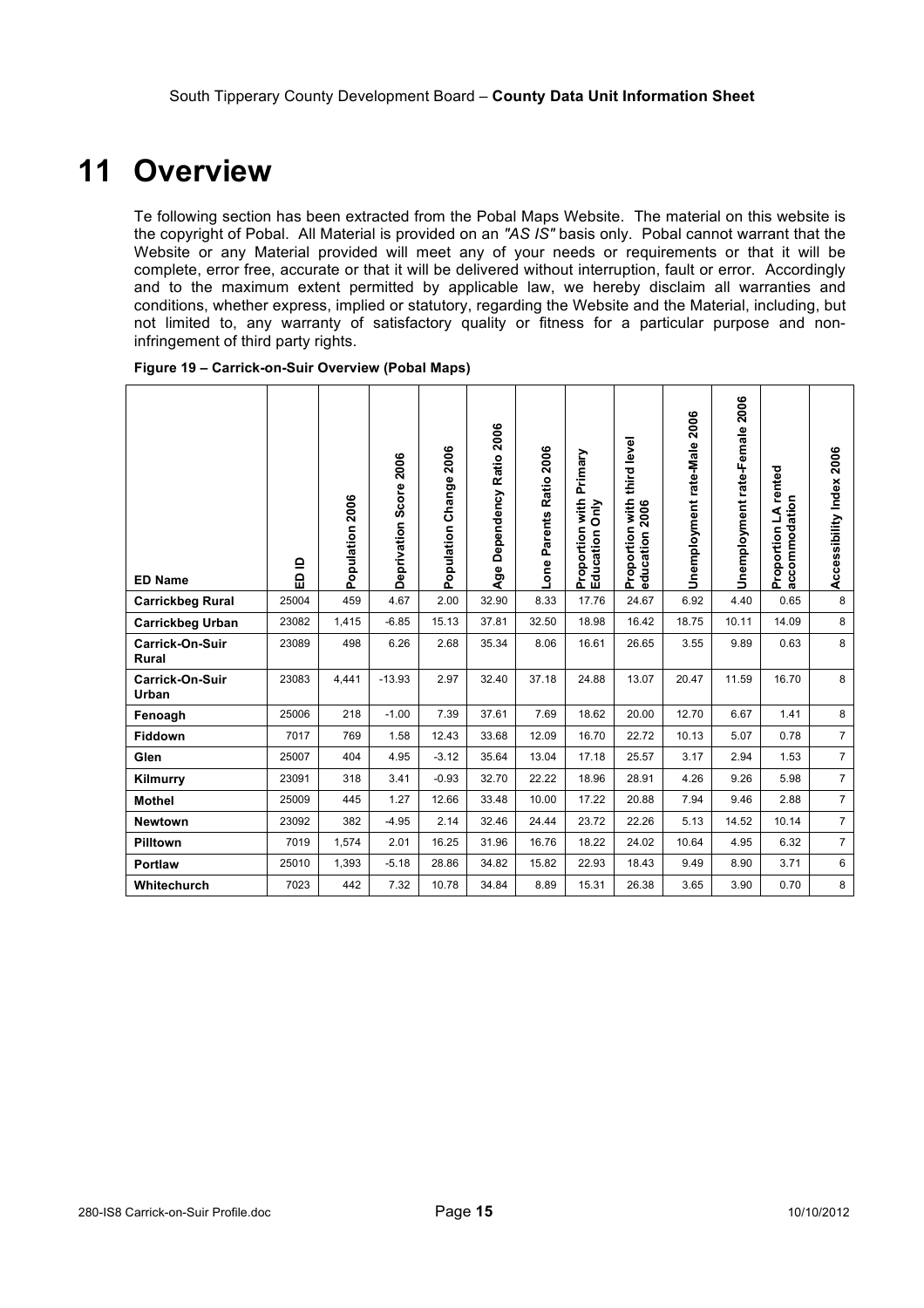

#### **Figure 20 – Relative Deprivation (Pobal Maps)**



Extremely Disadvantaged Very Disadvantaged

Disadvantaged

Marginally Below Average

- Marginally Above Average
- Affluent

Very Affluent